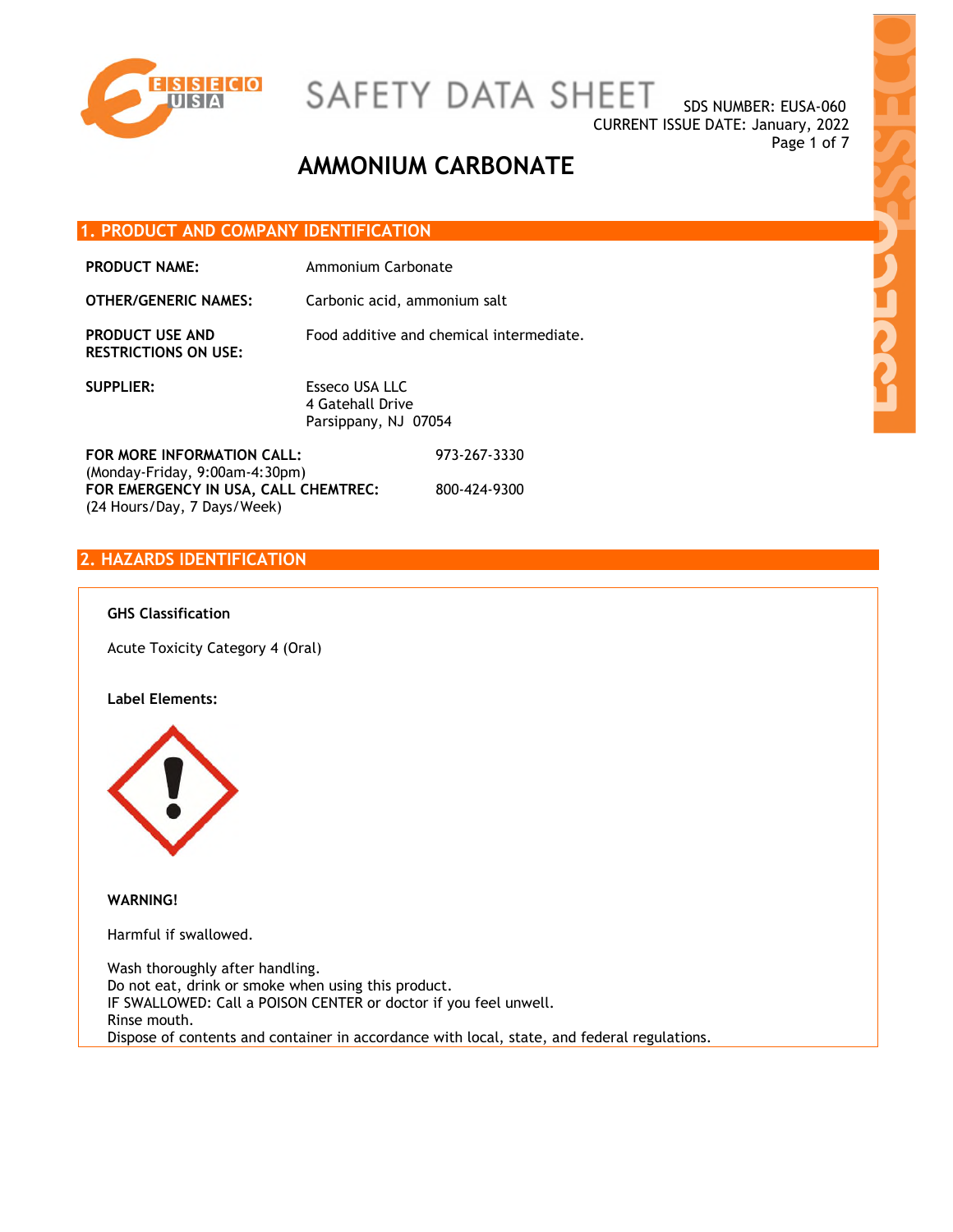

SAFETY DATA SHEET

SDS NUMBER: EUSA-060 CURRENT ISSUE DATE: January, 2022 Page 2 of 7

## **AMMONIUM CARBONATE**

### **3. COMPOSITION/INFORMATION ON INGREDIENTS**

#### **INGREDIENT NAME CAS NUMBER WEIGHT %**

Ammonium Carbonate

Trace impurities and additional material names not listed above may appear in Section 15 of this SDS. These materials may be listed for local "Right-To-Know" compliance and for other reasons. The exact concentrations are a trade secret.

#### **4. FIRST AID MEASURES**

| SKIN:                                                                                                                                                                                   | Wash skin with plenty of soap and water. Remove contaminated clothing and launder<br>before reuse. Get medical attention if irritation persists.                                          |
|-----------------------------------------------------------------------------------------------------------------------------------------------------------------------------------------|-------------------------------------------------------------------------------------------------------------------------------------------------------------------------------------------|
| EYES:                                                                                                                                                                                   | Flush eyes with water for several minutes. Remove contact lenses if present if you can<br>do so easily and continue flushing. Get medical attention if irritation occurs and<br>persists. |
| <b>INHALATION:</b>                                                                                                                                                                      | Remove to fresh air. If breathing is difficult, give oxygen, provided a qualified operator<br>is available. If symptoms persist, get medical attention.                                   |
| INGESTION:                                                                                                                                                                              | Rinse with water and give 1 glass of water or milk to drink. Do not induce vomiting unless<br>directed to do so by medical personnel. Get medical attention if symptoms develop.          |
| <b>MOST IMPORTANT</b><br>SYMPTOMS/EFFECTS,<br><b>ACUTE AND DELAYED:</b><br><b>INDICATION OF</b><br><b>IMMEDIATE MEDICAL</b><br><b>ATTENTION AND</b><br>SPECIAL TREATMENT,<br>IF NEEDED: | May cause eye, skin, and respiratory tract irritation. Harmful if swallowed.<br>Immediate medical attention should not be required. Treat symptomatically.                                |

### **5. FIRE FIGHTING MEASURES**

#### **SUITABLE (AND UNSUITABLE) EXTINGUISHING MEDIA:**

Material is not flammable. Use extinguishing media appropriate for material in surrounding fire.

#### **SPECIFIC HAZARDS ARISING FROM THE CHEMICAL:**

Thermal decomposition will generate toxic and corrosive ammonia gas and oxides of nitrogen.

#### **SPECIAL PROTECTIVE EQUIPMENT AND PRECAUTIONS FOR FIRE-FIGHTING:**

Wear NIOSH-approved self-contained breathing apparatus to protect against any release of toxic and/or irritating fumes. Skin and eye protection should also be provided. Use water-spray to keep fire-exposed containers cool, and to knock down vapors and gases.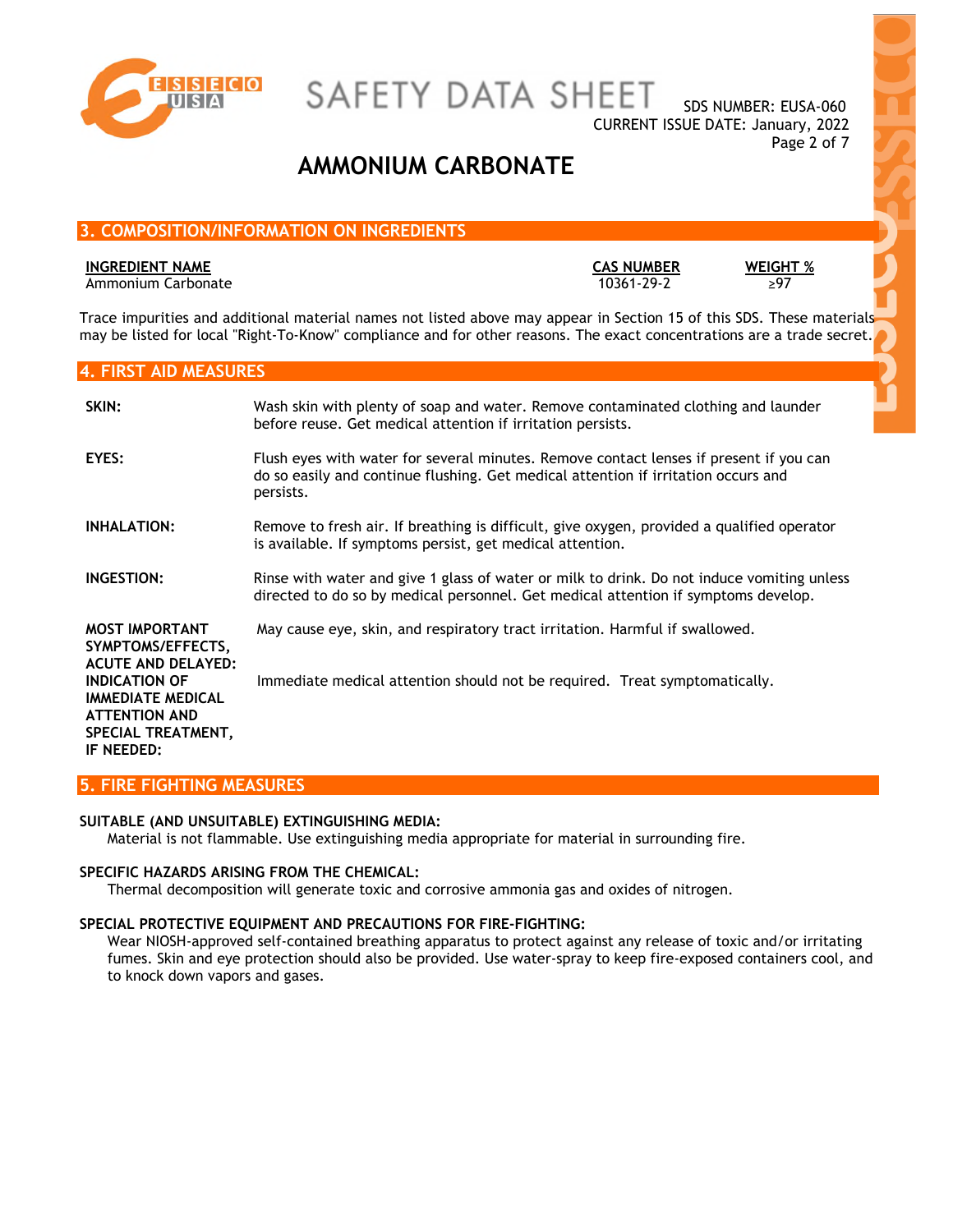

SDS NUMBER: EUSA-060 CURRENT ISSUE DATE: January, 2022 Page 3 of 7

## **AMMONIUM CARBONATE**

#### **6. ACCIDENTAL RELEASE MEASURES**

**PERSONAL PRECAUTIONS, PROTECTIVE EQUIPMENT, AND EMERGENCY PROCEDURES:** Ventilate the area to remove ammonia vapors. Wear appropriate personal protective equipment.

**ENVIRONMENTAL PRECAUTIONS:** Spills and releases may have to be reported to Federal and/or local authorities. See Section 15 regarding reporting requirements.

**METHODS AND MATERIALS FOR CONTAINMENT AND CLEANING UP:** Promptly shovel or sweep up material with minimum dusting and shovel into an empty container with a cover. Clean spill area with plenty of water.

#### **7. HANDLING AND STORAGE**

**PRECAUTIONS FOR SAFE HANDLING:** (See section 8 for recommended personal protective equipment.) Avoid contact with skin, eyes and clothing. Do not breathe dust or mist. Use with adequate ventilation. Wash thoroughly after handling.

#### **CONDITIONS FOR SAFE STORAGE, INCLUDING ANY INCOMPATIBILITIES:**

Store in a cool, dry, well-ventilated area away from incompatible materials. Keep container closed when not in use and protect from physical damage.

#### **8. EXPOSURE CONTROLS/PERSONAL PROTECTION**

#### **EXPOSURE GUIDELINES**

| <b>INGREDIENT NAME</b> |                                                                                             | <b>ACGIH TLV</b> | <b>OSHA PEL</b> | <b>OTHER LIMIT</b> |
|------------------------|---------------------------------------------------------------------------------------------|------------------|-----------------|--------------------|
| Ammonium Carbonate     |                                                                                             | None             | None            | None               |
|                        | OTHER EXPOSURE LIMITS FOR POTENTIAL DECOMPOSITION PRODUCTS:<br>Ammonia: $OSHA$ TWA = 50 ppm |                  |                 |                    |
|                        | $ACGIH TLV = 25 ppm$<br>$ACGIH$ STEL = 35 ppm                                               |                  |                 |                    |

#### **APPROPRIATE ENGINEERING CONTROLS:**

Provide local exhaust if dusty or misty conditions exist or if there is a release of ammonia. Keep incompatible materials out of hoods, ducts, etc.

#### **INDIVIDUAL PROTECTION MEASURES, SUCH AS PERSONAL PROTECTIVE EQUIPMENT**

| SKIN PROTECTION: | For handling dry material, wear rubber gloves and full work clothing,    |
|------------------|--------------------------------------------------------------------------|
|                  | including long-sleeved shirt and trousers. When handling solutions, wear |
|                  | impervious gloves and an apron. If contact with the solution is repeated |
|                  | and/or prolonged, wear full impervious clothing.                         |
|                  |                                                                          |

**EYE PROTECTION:** Wear chemical safety glasses/goggles.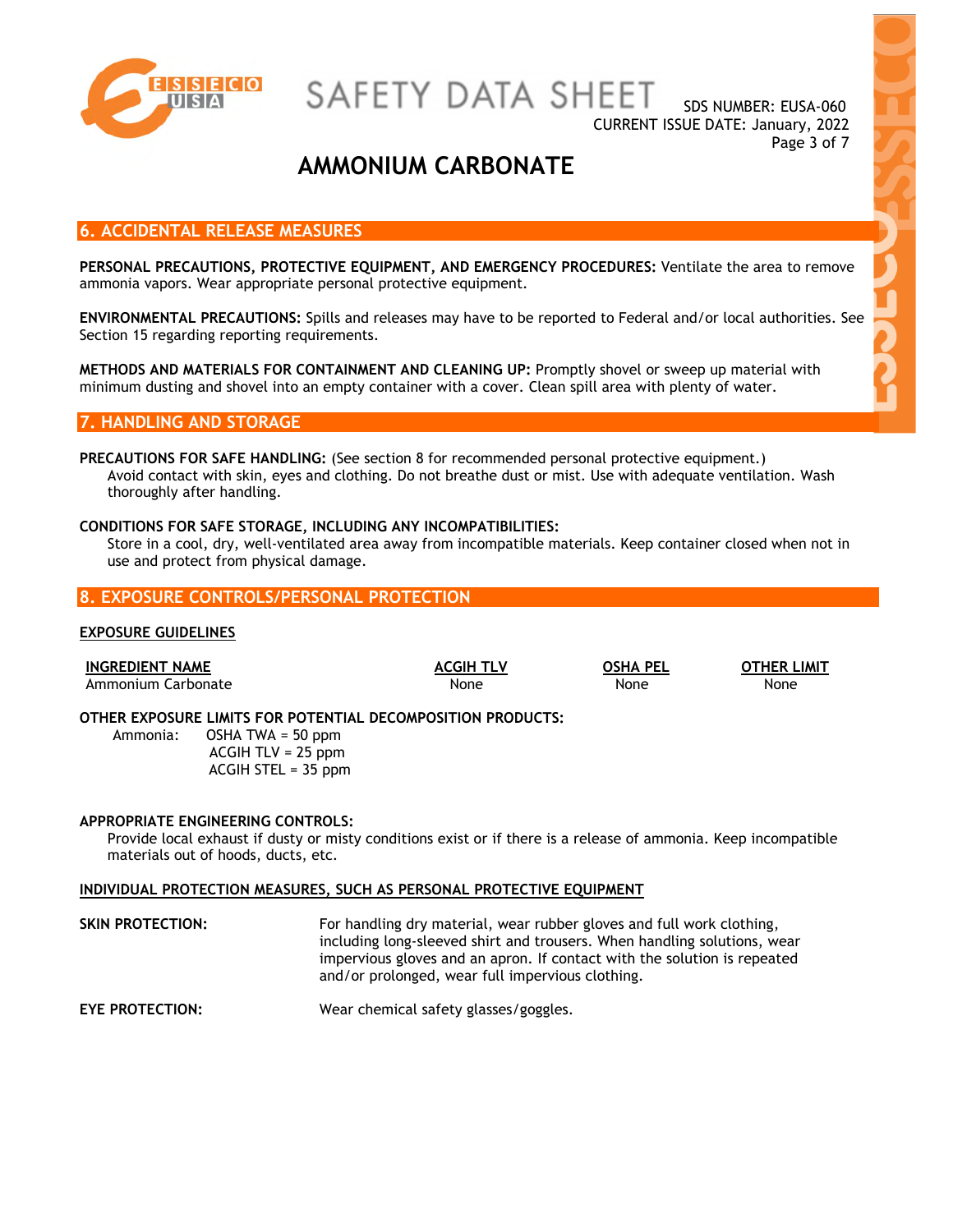

SDS NUMBER: EUSA-060 CURRENT ISSUE DATE: January, 2022 Page 4 of 7

## **AMMONIUM CARBONATE**

**RESPIRATORY PROTECTION:** Where required, use a NIOSH-approved respirator for dust, mist, and /or ammonia, as conditions indicate. Some exposures may require a NIOSHapproved self-contained breathing apparatus or supplied-air respirator. Equipment selection depends on contaminant type and concentration. Select in accordance with 29 CFR 1910.134 and good industrial hygiene practice.

Not determined.

**ADDITIONAL RECOMMENDATIONS:** Eyewash and safety shower are recommended.

#### **9. PHYSICAL AND CHEMICAL PROPERTIES**

**APPEARANCE:** White granules or crystals. **PHYSICAL STATE: ODOR:** Characteristic. **ODOR THRESOLD:** 3 ppm **MOLECULAR WEIGHT:** 79.05<br>**CHEMICAL FORMULA:** CH<sub>2</sub>O<sub>3</sub>·NH<sub>3</sub> **CHEMICAL FORMULA:** CH<sub>2</sub>O<sub>3</sub>·NH<sub>3</sub><br> **RELATIVE DENSITY (water = 1.0):** Not determined. **RELATIVE DENSITY (water = 1.0): SOLUBILITY IN WATER (weight %):** 20% @ 50°C (122°F) **pH:** 9.0 (5% w/w solution) **INITIAL BOILING POINT/RANGE:** Not applicable. **MELTING/FREEZING POINT:** Not determined.<br>
VAPOR PRESSURE: Not applicable. **VAPOR PRESSURE: VAPOR DENSITY (air = 1.0):** Not applicable. **EVAPORATION RATE:** Not applicable. **COMPARED TO:** Not applicable. **% VOLATILES:** Not applicable. **PARTITION COEFFICIENT (N-OCTANOL/WATER): VISCOSITY:** Not applicable. **FLASH POINT:** Not flammable. **FLASH POINT METHOD:** Not applicable. **AUTOIGNITION TEMPERATURE:** Not applicable. **UPPER FLAME LIMIT (volume % in air):** Not applicable. LOWER FLAME LIMIT (volume % in air): Not applicable. **DECOMPOSITION TEMPERATURE:** ~50°C (122°F) **FLAMMABILITY (SOLID, GAS)** Not flammable. **OSHA FLAMMABILITY CLASS:** Not applicable.

#### **10. STABILITY AND REACTIVITY**

#### **REACTIVITY:**

Not normally reactive

#### **CHEMICAL STABILITY:**

Normally stable.

#### **POSSIBILITY OF HAZARDOUS REACTIONS:**  None known.

**CONDITIONS TO AVOID:** 

Avoid elevated temperatures.

#### **INCOMPATIBILITIES:**

Alkalis, acids, nitrates, and nitrites.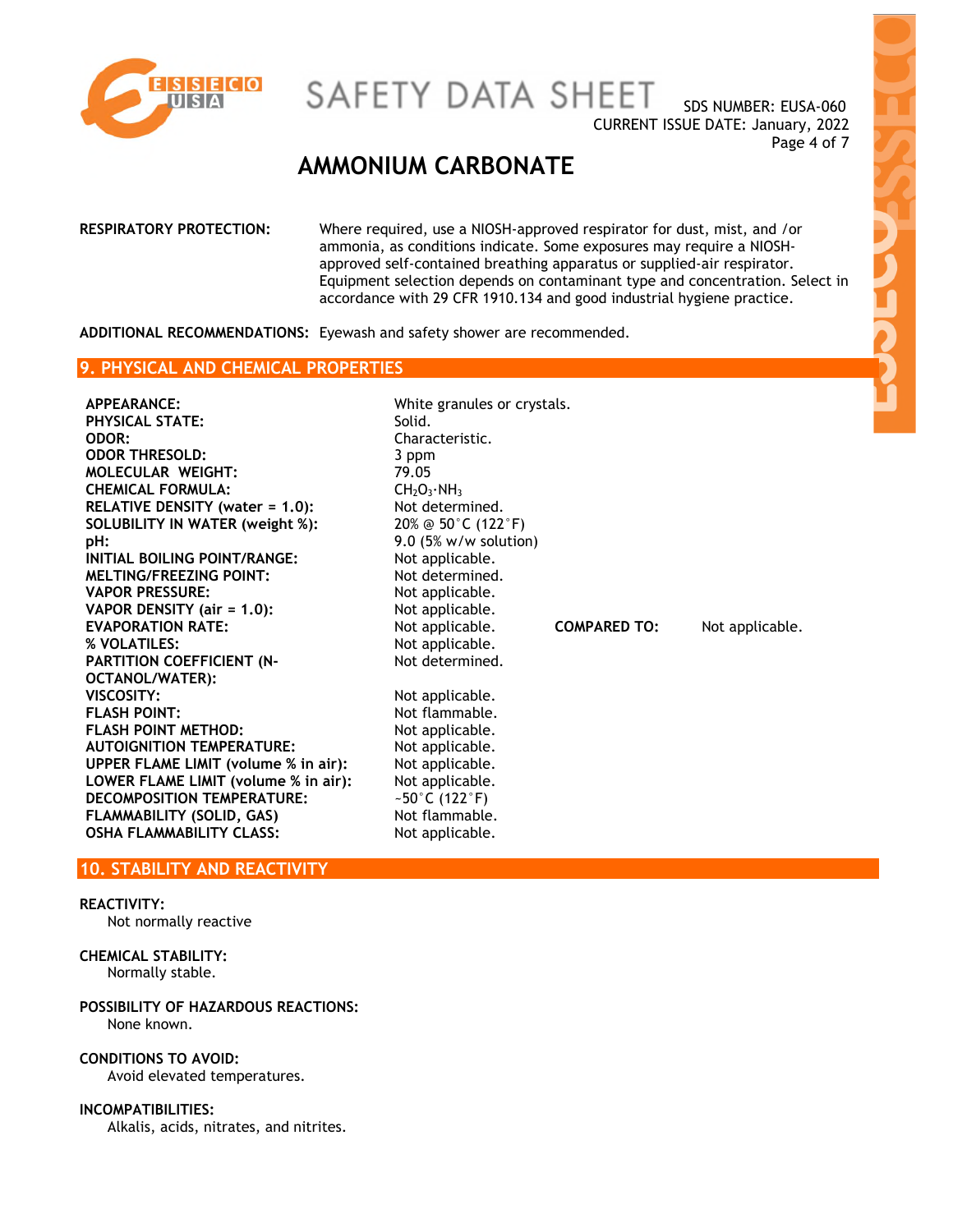

SAFETY DATA SHEET

SDS NUMBER: EUSA-060 CURRENT ISSUE DATE: January, 2022 Page 5 of 7

## **AMMONIUM CARBONATE**

#### **HAZARDOUS DECOMPOSITION PRODUCTS:**

Carbon monoxide, carbon dioxide, nitrogen oxides, ammonia.

#### **11. TOXICOLOGICAL INFORMATION**

#### **POTENTIAL HEALTH HAZARDS**

#### **ACUTE EFFECTS OF EXPOSURE:**

| SKIN: |  |  |  | Dust, solutions or mist may cause skin irritation from repeated or prolonged contact. |  |
|-------|--|--|--|---------------------------------------------------------------------------------------|--|
|       |  |  |  |                                                                                       |  |

- EYES: Dust, solutions or mist may irritate the eyes.
- **INHALATION:** Inhalation of product dust or mist may irritate the respiratory tract.
- **INGESTION:** Ingestion may cause irritation of the gastrointestinal tract and purging, if a large quantity is ingested. Relatively low in acute toxicity.

**CHRONIC EFFECTS:** None known.

**Ingredients found on one of the three OSHA designated carcinogen lists are listed below.** 

| <b>INGREDIENT NAME</b>                 | <b>NTP STATUS</b> | <b>IARC STATUS</b> | <b>OSHA LIST</b> |
|----------------------------------------|-------------------|--------------------|------------------|
| No ingredients listed in this section. | ----              | ----               | ----             |

#### **NUMERICAL MEASURES OF TOXICITY:**

#### **Immediate (Acute) Effects:**

Ammonium Carbonate -  $LD_{50}$  (oral, rat) = 1800 mg/kg.

#### **Delayed (Subchronic and Chronic) Effects:**

Data not available.

## **Other Data:**

None

#### **12. ECOLOGICAL INFORMATION**

**ECOTOXICITY:**  The following ecotoxicity data is available for Ammonium Carbonate: Oncorhynchus mykiss LC50 96 hrs 98.3 mg/l

**PERSISTENCE AND DEGRADABILITY:**  No data available

### **BIOACCUMULATIVE POTENTIAL:**

No data available

**MOBILITY IN SOIL:**  No data available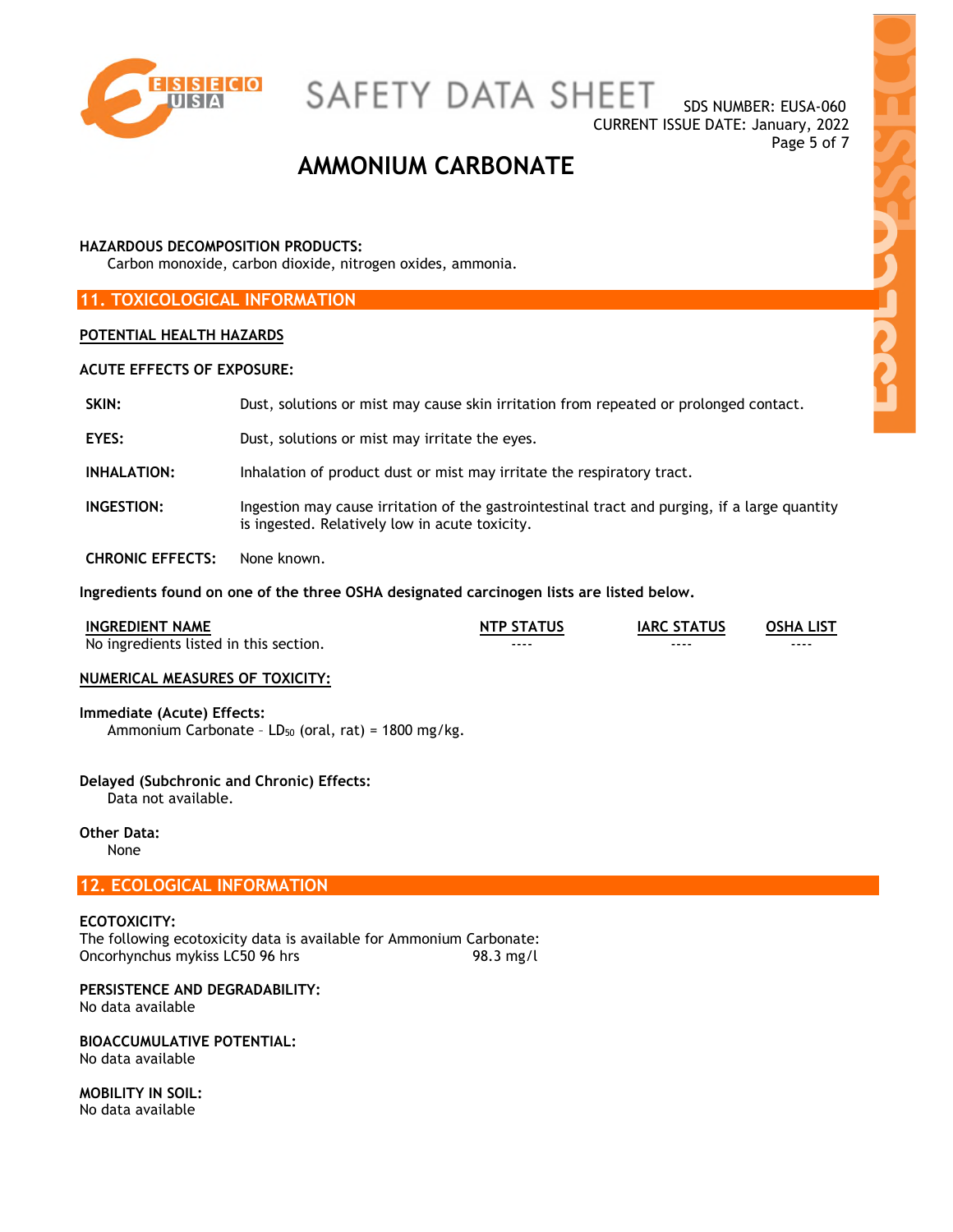

SAFETY DATA SHEET

SDS NUMBER: EUSA-060 CURRENT ISSUE DATE: January, 2022 Page 6 of 7

## **AMMONIUM CARBONATE**

**OTHER ADVERSE EFFECTS:**  No data available.

#### **13. DISPOSAL CONSIDERATIONS**

#### **RCRA**

**Is the unused product a RCRA hazardous waste if discarded?** No

**If yes, the RCRA ID number is:** Not applicable.

**OTHER DISPOSAL CONSIDERATIONS:**  Dispose of in accordance with applicable Federal, State and Local regulations.

The information offered in section 13 is for the product as shipped. Use and/or alterations to the product such as mixing with other materials may significantly change the characteristics of the material and alter the RCRA classification and the proper disposal method.

#### **14. TRANSPORT INFORMATION**

| US DOT HAZARD CLASS:         | Not regulated.  |
|------------------------------|-----------------|
| US DOT ID NUMBER:            | Not applicable. |
| <b>PROPER SHIPPING NAME:</b> | Not applicable. |

For additional information on shipping regulations affecting this material, contact the information number found in Section 1.

#### **15. REGULATORY INFORMATION**

#### **TOXIC SUBSTANCES CONTROL ACT (TSCA)**

**TSCA INVENTORY STATUS:** All components are listed on TSCA Inventory of Chemical Substances. **OTHER TSCA ISSUES:** None.

#### **SARA TITLE III/CERCLA**

"Reportable Quantities" (RQs) and/or "Threshold Planning Quantities" (TPQs) exist for the following ingredients.

**INGREDIENT NAME SARA/CERCLA RQ (lb) SARA EHS TPQ (lb)** None ---- ----

**Spills or releases resulting in the loss of any ingredient at or above its RQ requires immediate notification to the National Response Center [(800) 424-8802] and to your Local Emergency Planning Committee. Many states have more stringent regulations. Report all spills in accordance with local, state and federal regulations.** 

**SECTION 311 HAZARD CLASS:** See OSHA Hazard Classification in Section 2.

#### **SARA 313 TOXIC CHEMICALS**:

The following ingredients are SARA 313 "Toxic Chemicals" and may be subject to annual reporting requirements. CAS numbers and weight percents are found in Section 2.

#### **INGREDIENT NAME COMMENT**

No ingredients listed in this section.